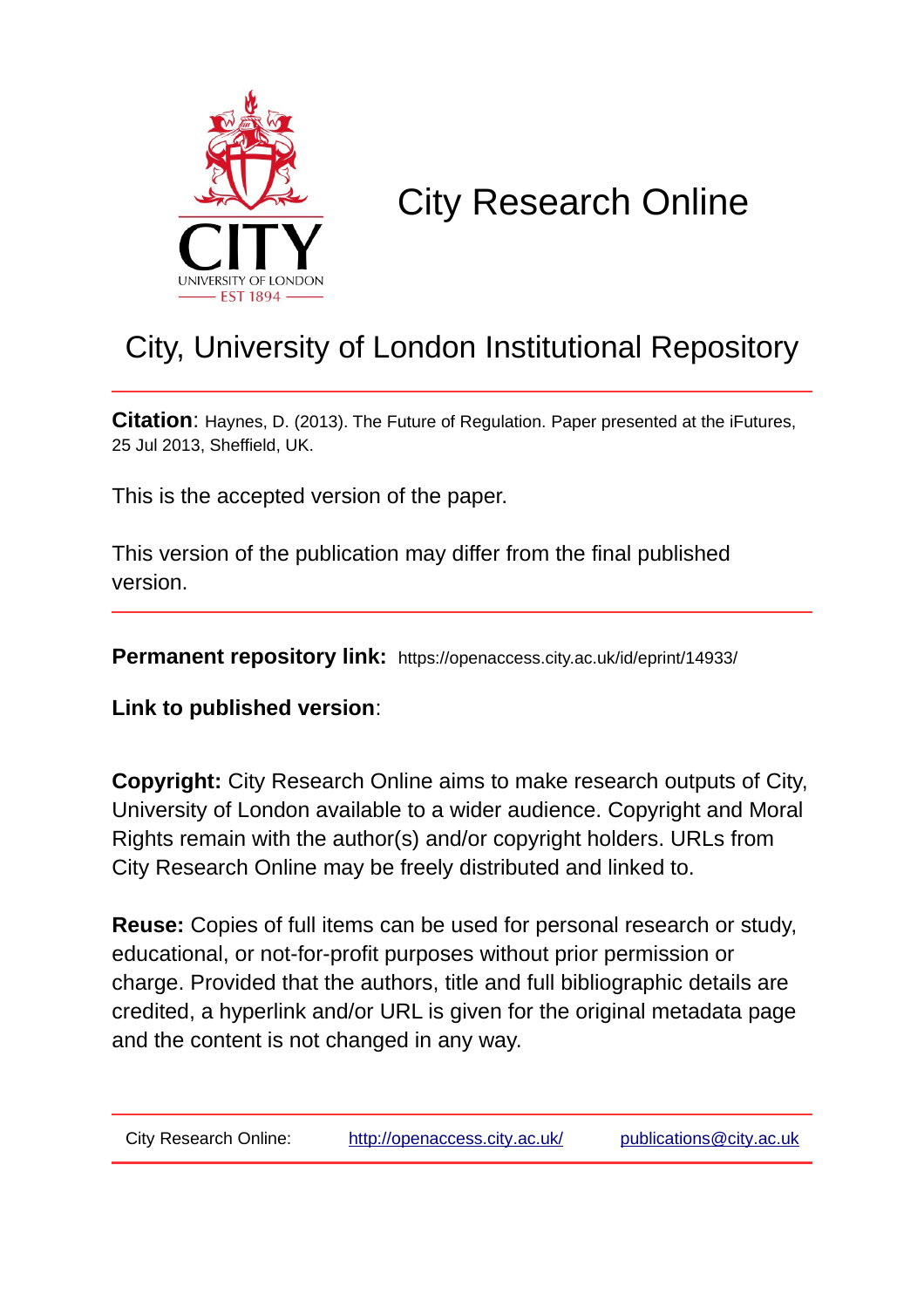### **Regulating the Future**

#### **David Haynes**

Department of Information Science, City University London, Northampton Square, London EC1V 0HB. Email: david.haynes.1@city.ac.uk

#### **Abstract**

*Research into the regulation of social networking services (SNSs) reveals several possible approaches based on Lessig's model of Law, Mode, Market and Code as means of regulating the Internet. This paper explores some of the issues that arise from a detailed examination of national legislation in the UK coupled with a survey of user and employer perceptions of risk associated with personal data on SNSs. The paper suggests that a mixed mode of regulation is probably most appropriate, but envisages that politicians of the future will continue to be obsessed with trying to regulate the technology rather than people's behaviour.*

*Keywords: Regulation; Internet; Social Networking Services; Legislation; Regulatory modes; Risk; Markets; Future.*

#### **Introduction**

Looking ahead 10 years, as the British Library did in 1989-90 to the impossibly distant future of the year 2000, a number of interesting predictions were made (Martyn 1990). CaTV was seen as the main medium for transmission of information, education and entertainment. X-Terminals would provide online access to databases and there was no Internet. Aslib's even more ambitious and wide-ranging future scan encompassed the present (just before 2000) to 100,000 years hence (Scammell 1999).

If we were to look at the accuracy of these predictions and the number that 'survive' future scrutiny one could develop a theory of 'half-lives' – i.e. after a certain period of time half the predictions are no longer true, as has been done for the persistence of facts (Arbesman 2012). If we were to turn this around and say that after 10 years 60% of the predictions made are true (a generous estimate probably), then after 50 years only about 8% of the predictions originally made would still be true. Making accurate predictions so far ahead in time is unrealistic, but may serve a purpose in helping us to shape the future.

The research reported here is about regulation and the ways in which this affects the delivery of information services (Haynes 2012). The focus is specifically on privacy and personal data and the tension between tailoring services to suit individuals and the risks to which users are exposed when they use online social networking services (SNSs) such as Facebook and LinkedIn. Clearly there is a problem when users enter into a relationship with an SNS provider, who then makes their personal details available to wider audiences. When a user signs up there is an implicit (actually explicit, if the EULAs are examined carefully) contract that in return for the 'free' services provided by the SNS, the service provider can use that personal data to generate income. For instance they can sell the data to advertisers and business partners. For a modest fee (\$30,000 a year) you can buy access to the personal profiles of members of LinkedIn. Facebook provides a variety of services for companies who want to reach large numbers of customers. Cookies improve data quality but also invade the privacy of users.

In the news today we see the manifest frustration of politicians trying to regulate Google and Amazon so that, for instance, they pay their taxes, and (less good) so that they give up details of their customers to the security services. This reveals one of the major limitations of national regulation. It can be said that the Internet is a place (boyd 2008; Zittrain 2008; Lessig 2006). We even have seen a declaration of independence (Barlow 1996). In 50 years' time the Internet or its replacement may well have sovereignty and apply its own regulations to those who use it. The big regulatory issues will not go away – freedom of access to information, censorship, security, protecting individual rights such as privacy, protecting intellectual property rights – but they may be handled differently to the predominantly legislative approach we see today.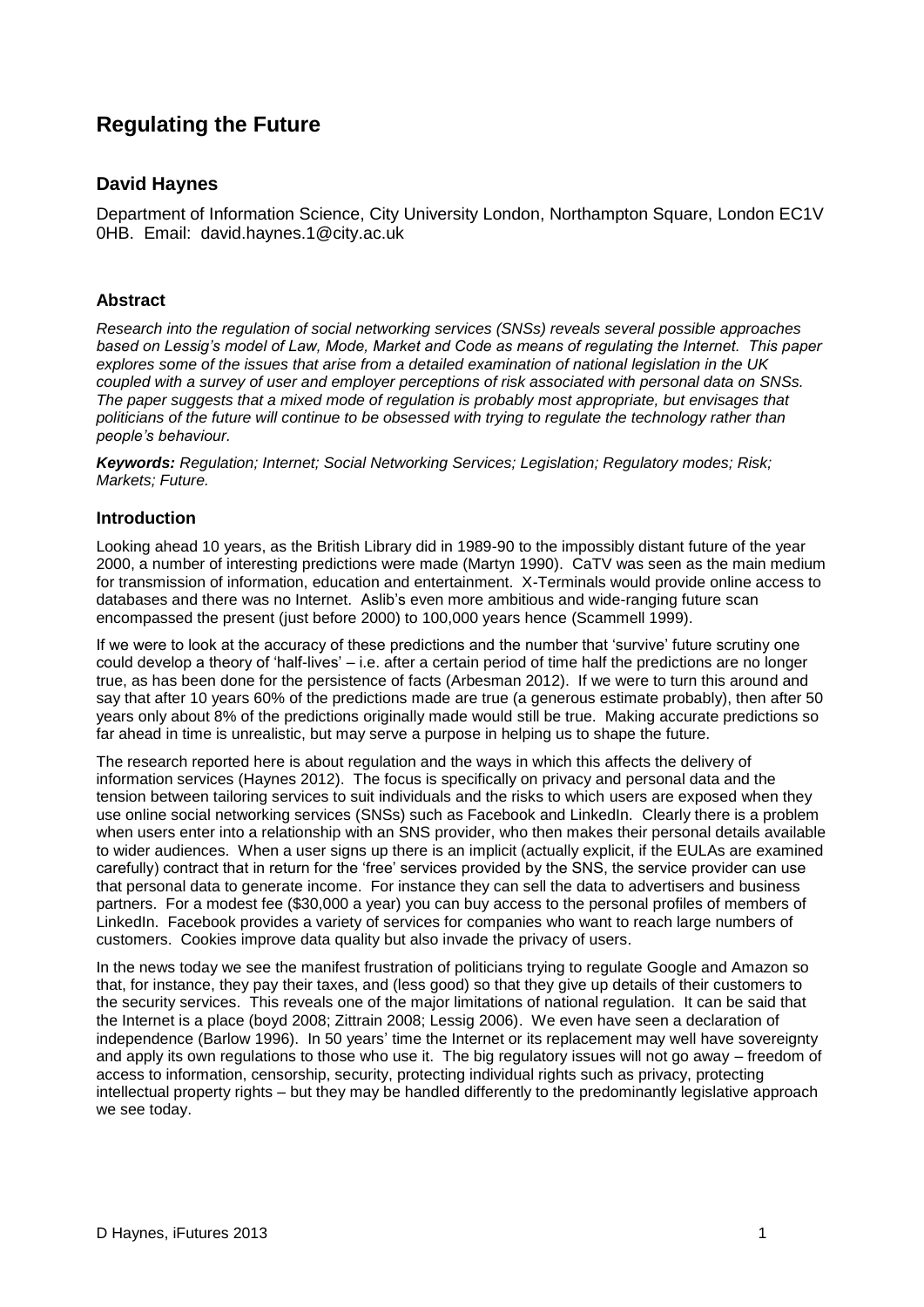#### **How do we regulate the Internet?**

So we are faced with the challenge of regulating something that operates beyond national boundaries. This research sets out to look at the ways in which access to personal data on SNSs is regulated in the UK and to explore the role of risk. The early work consisted of a qualitative survey of users to get an understanding of the scope and range of risks that they perceive from use of SNSs such as Facebook, LinkedIn and Twitter. Lessig defined four modes of regulation of the Internet: Law, Mode, Market and Code (Lessig 2006). These four modes have been adapted to the regulation of SNSs and form the subject of this study: Law, Self-regulation, Code and User education.

#### **Law**

In looking at law, the research sets out to address the following questions: What are the rules? How did the rules come about? What is their effect? What can be changed? The last question led to speculation about possible futures and the intention is that this research should be part of the debate around future regulation of the information world. The research focused primarily on the Data Protection Act (Anon 1998).

The most obvious problem is one of enforcement – not only because most social media services are based outside Europe and often do not see European laws as being relevant, but also because the authorities themselves think that regulating SNSs is beyond their scope.

#### **Self-regulation and co-regulation**

Self-regulation is emerging as a real alternative to pure legislation. The development of privacy policies and the response of providers to the threat of legislation has resulted in changes to the behaviour of services such as Facebook and Google+. There are already self-regulatory regimes in place, such as Safe Harbor in the United States. However without adequate scrutiny, self-regulation lends itself to abuse or neglect (Connolly 2008).

One concern with current legislative development is the concept of the 'right to be forgotten' (Anon 2010a). In trying to deal with the persistence of personal data, the EU wants to provide a mechanism that allows individual users to have personal data removed from the internet. This fails to address the very real problem of control. Once something appears on an SNS, it can never truly be controlled: other users may have downloaded and stored the funny pictures; different file servers (distributed to ensure robustness of service) will have back-up copies of your profile; and the fact that data has been transmitted means that it will be stored on intermediate servers. Some of that traffic is likely to have been transmitted by satellite and with data leakage, you would need to be able to outrun and then intercept the carrier waves as they rush out into space. This is an example of a political response to technology that is poorly understood.

Within the European Union a co-regulatory approach is emerging, where a trade association of industry regulates its members, but uses guidelines based on legislation. Some commentators suggest that coregulation will be used more widely rather that regulation purely by the state, or self-regulation (Woods 2012; Baldwin et al. 2012).

#### **Code**

Lessig suggests that the way in which information systems are designed and coded (i.e. the software) regulates their use. For example, password access, encryption and default privacy settings are all examples of how existing SNSs regulate access to personal data. In the future this might develop to allow automated intervention by powerful and intelligent agents originating from providers, consumers and governments, in a similar way to anti-malware software and services today.

#### **User education**

Regulators such as the Information Commissioner see user education as being an important component in managing access to personal data. As users become more familiar with the digital landscape they will develop a 'traffic sense' and instinctively know what constitutes safe and risky behaviour.

#### **Conclusion**

What is the best way forward? A preliminary survey of users and employers conducted in 2011 suggested that a mixed approach to regulation is better than legislation alone (Haynes 2012). In its recent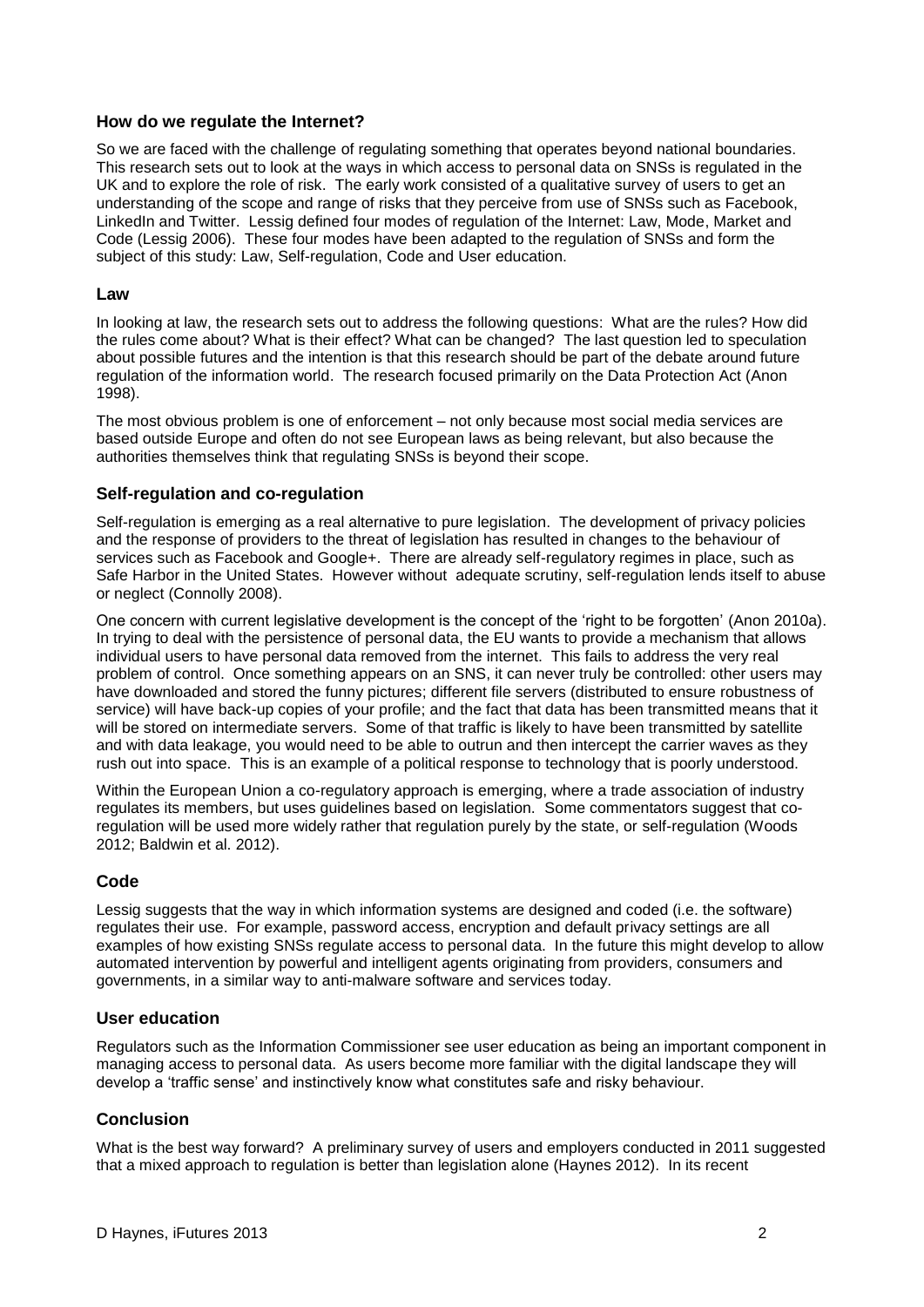deliberations about the future of the data Protection Directive, the European Commission has itself signalled the following future areas of action (Anon 2010b):

- Notification of breaches
- Data minimisation (such as the 'right to be forgotten')
- Consent
- Measures for self-regulation and other non-legislative approaches
- Harmonisation of rules and processes

It is impossible to know the social, economic and technological context that the regulations will operate in, in 50 years' time. We have experienced a paradigm shift with the application of information technology and development of the Internet to our work and our daily lives (Kuhn 1970). Based on pointers from my research, here is a vision of the information world in 2063:

- Globalisation of information services services will be beyond the jurisdiction of nation-states and are more likely to be under the control of corporations and informal networks of individuals
- International agencies have policing and enforcement powers for the digital world
- Competing intelligent agents automatically regulating digital systems agents deployed by service providers, governments, corporate users and individuals to regulate which data (including personal data) is available to what system
- More self-regulation by service providers with more sophisticated users and greater choice there will be greater pressure on service providers to offer stronger protections to users
- Tools to enhance market responses and regulate the service providers –e.g. user feedback used to block or restrict access to items or services
- Silver suited politicians will still continue to try and regulate the technology rather than the consequences of its misuse

#### **References**

Anon, 2010a. *A comprehensive approach on personal data protection in the European Union*, European Commission.

Anon, 1998. *Data Protection Act*, United Kingdom.

Anon, 2010b. Opinion of the European Economic and Social Committee on the "impact of social networking sites on citizens/consumers" (own-initiative opinion) (2010/C 128/12), European Union: OJ (2010/C 128/12) 18 May 2010. Available at: http://eur-lex.europa.eu/LexUriServ/LexUriServ.do?uri=OJ:C:2010:128:0069:0073:EN:PDF.

Arbesman, S., 2012. The half-life of facts : why everything we know has an expiration date,

Baldwin, R., Cave, M. & Lodge, M. eds., 2012. *Understanding regulation : theory, strategy, and practice*, Oxford: Oxford University Press.

Barlow, J., 1996. A declaration of the independence of cyberspace.

boyd, D., 2008. A Response to Christine Hine A. N. Markham & N. K. Baym, eds. *Internet inquiry: Conversations about method.*, pp.26–32.

Connolly, C., 2008. *The US Safe Harbor - Fact or Fiction ? ( 2008 ) Version*, Prymont, NSW, Australia. Available at: http://www.galexia.com/public/research/articles/research\_articles-pa07.html.

Haynes, D., 2012. Access to Personal Data in Social Networks : measuring the effectiveness of approaches to regulation (Transfer report). City University London.

Kuhn, T.S., 1970. The structure of scientific revolutions. Second edition, enlarged., [Chicago ;: University of Chicago Press,.

Lessig, L., 2006. *Code : version 2.0 ; Lawrence Lessig*, New York; London: BasicBooks; Perseus Running, distributor.